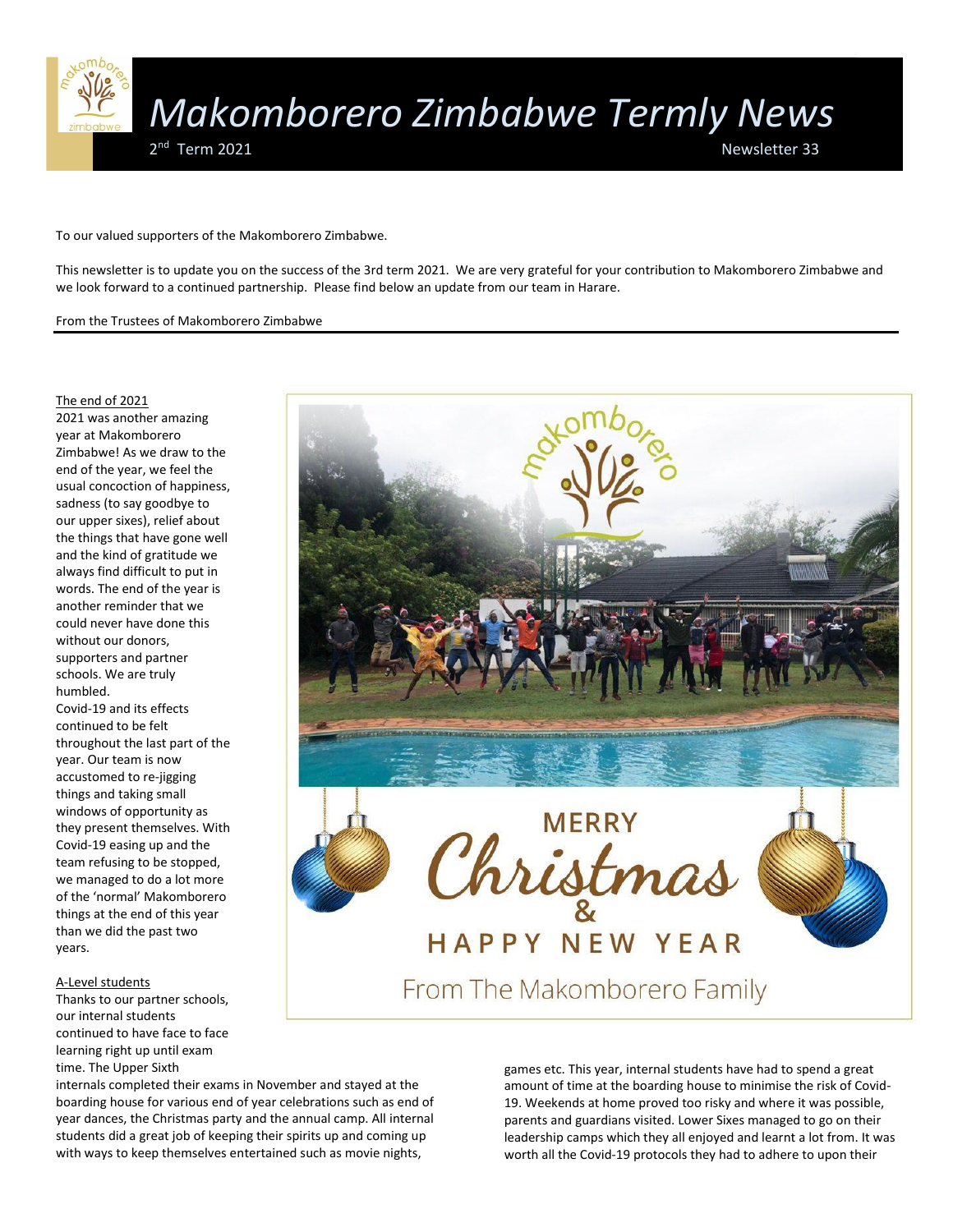return. We are proud that despite the anomalies, there were some impressive academic achievements! We are celebrating all the following students and were able to do so in person at some of their prize giving ceremonies. We continue to be extremely grateful to the teachers who worked so hard with our students to make these achievements possible.

## **St George's**

**Trust and Marshall** - Academic full colours and Academic full colours for AS results

**Trust, Marshall and Ropafadzo** - Rector's commendation **Trust** - Best Physics student **Marshall** - Vrachus Cup for best A Level results **Nicolle and Ropafadzo** – Academic half colours **Nicolle** - A Level commendation

### **Gateway**

**Melanie** - Merit award for L6 and U6 and Commendation in Maths, Chemistry and Physics

**Tanatswa** - Maths Cup, Science Cup, DHL Senior attainment trophy (for best AS result), Best A2 Maths, Physics and Chemistry

### **Hellenic**

- **Priscilla** Academic full colours O level and AS results
- **Priscilla** Commendation in Physics for AS, Physics and Chemistry for A2 **Priscilla** - Prize in Biology

- **Dadiso**  Commendation in Maths and good results
- **Dadiso** Graduated from Musikana Future Leaders Program

**Donell** - Academic full colours

**Donell** - Subject prize U6 Computer Science

Our external students have also had face to face lessons this term. We were able to have meaningful contact with them on a few occasions this term when they came to the boarding house for their life skills sessions and to have more study materials loaded onto their tablets. A lot of them felt they were playing catch up but were relieved to be back to normal lessons. Their tablets which had preloaded studying material proved to be an invaluable resource. Third term for our external students started later than usual as the country was emerging from Covid-19 restrictions. The knock on effect is that the Christmas break is much shorter and they will be writing their A'Level exams into the new year, some starting back as early as the 3<sup>rd</sup> of January 2022. We continue to be amazed at the tenacity of our external students. Year after year they surprise us with how adaptable they can be and how fiercely they chase their right to education. External students, we are so proud of you!

There were a few opportunities to jointly celebrate internal and external students, starting with our graduation ceremony. While it was very sad to say our goodbyes to the Upper Sixes, the occasion was beautiful. All our Upper Sixes had achieved so much under very difficult circumstances and there were some real precious moments when Mrs Albertyn and Mrs Chikowore reminded each individual of how far they had come and how amazing they are. Our Lower Sixth internal students helped out with pointing guests in the right direction, sanitising hands and giving out masks and they did an amazing job serving the food.

The Christmas party followed soon after and once again all our students had a great time playing games and eating food lovingly prepared by staff.

To top it all off was a joint weekend camping experience with a focus on mental and emotional health. It allowed for deeper relationships amongst students and staff and was a breath of fresh air after two years of not being able to host a joint camp.

Our recruiting process for 2022 A'Level students has just ended, leaving Mark and Laura Albertyn with probably some of the hardest decisions they have to make each year. However, every single year great comfort can be taken in that the testing process is not just a

selection exercise but a conscious effort to impact the life of each and every child that comes for testing. The process gives students the opportunity to explore their artistic sides, to hear from others who had a difficult start to life and were able to make something of themselves, and to build relationships. The team speaks a language of hope and the past students who volunteer at the testing process not only speak hope but model it as they themselves would have gone through the testing process in recent years. We are so grateful for all who make this process a success and continue to marvel at the past students who give back by volunteering.

Our UZ students attended face to face lectures until the tail end of the semester where they were learning online and going to university for exams only. They too have continued to overcome obstacles and deal with unpredictability in admirable ways as they chase their degrees. Travelling to and from university is not always easy for them and the fluctuating prices of public transport make it even harder. Due to Covid-19, the universities have had to reduce the amount of students they give residential places to and while this is understandable, it caused some chaos among students at the start of the semester. Many had a difficult time finding places to stay that were close enough to the UZ and if they did find places, the rentals were extortionate. Many thanks to our donors, we have continued to give stipends to university students and were able to take in five students into our UZ house. This was our first ever intake into the newly renovated Beit Trust project, we will be increasing the intake annually until we are at a point where the house can fully support the maximum capacity of twenty students. On a fun note, Mrs A held a social with UZ students this term. It was a great afternoon of food and being spoken into. One of the students helped capture the memories with some top notch photography.

### Other projects

Ndeipi entrepreneurial training carried on this term without a hitch. We received a wonderful donation of baby clothes from the UK. Ndeipi participants were able to buy a batch for a dollar and re-sell individual items making huge profits. This term we were able to celebrate the success stories of this initiative and all that participants had learnt. Participants were given certificates at the annual graduation. Thank you One Hope Initiatives for continuing to partner with us in changing lives in this way.

Girl Child Mentorship programme also ran smoothly this term with a nothing-less-than-awesome end of year lunch. We were sad to say goodbye to our girls but incredibly humbled to hear from them what they had learnt in this period and to be witness to their transformation. Our heart is still to add more schools to the programme even though we have not managed it this year. We are grateful for our mentors who week in and week out continued to give of their time to invest in these girls!

The Mobile Science Lab did very well this term though numbers had to be kept to half the capacity as part of our Covid-19 protocols. We were so pleased to be able to welcome Nyasha, one of our past students to assist in the lab and teach Physics lessons. Together with our overseeing teacher Mr T and our Intern Milton, they made a powerful team and week in, week out the students came eager to learn. Well done and thank you team!

### Farewell to Mrs Banga

Staff had a lovely evening celebrating the first and only house mother that Makomborero Zimbabwe has ever known, Mrs Banga. She has retired and taken her final courtesy this year! Staff and students will miss her motherly nature and unmatched knack for